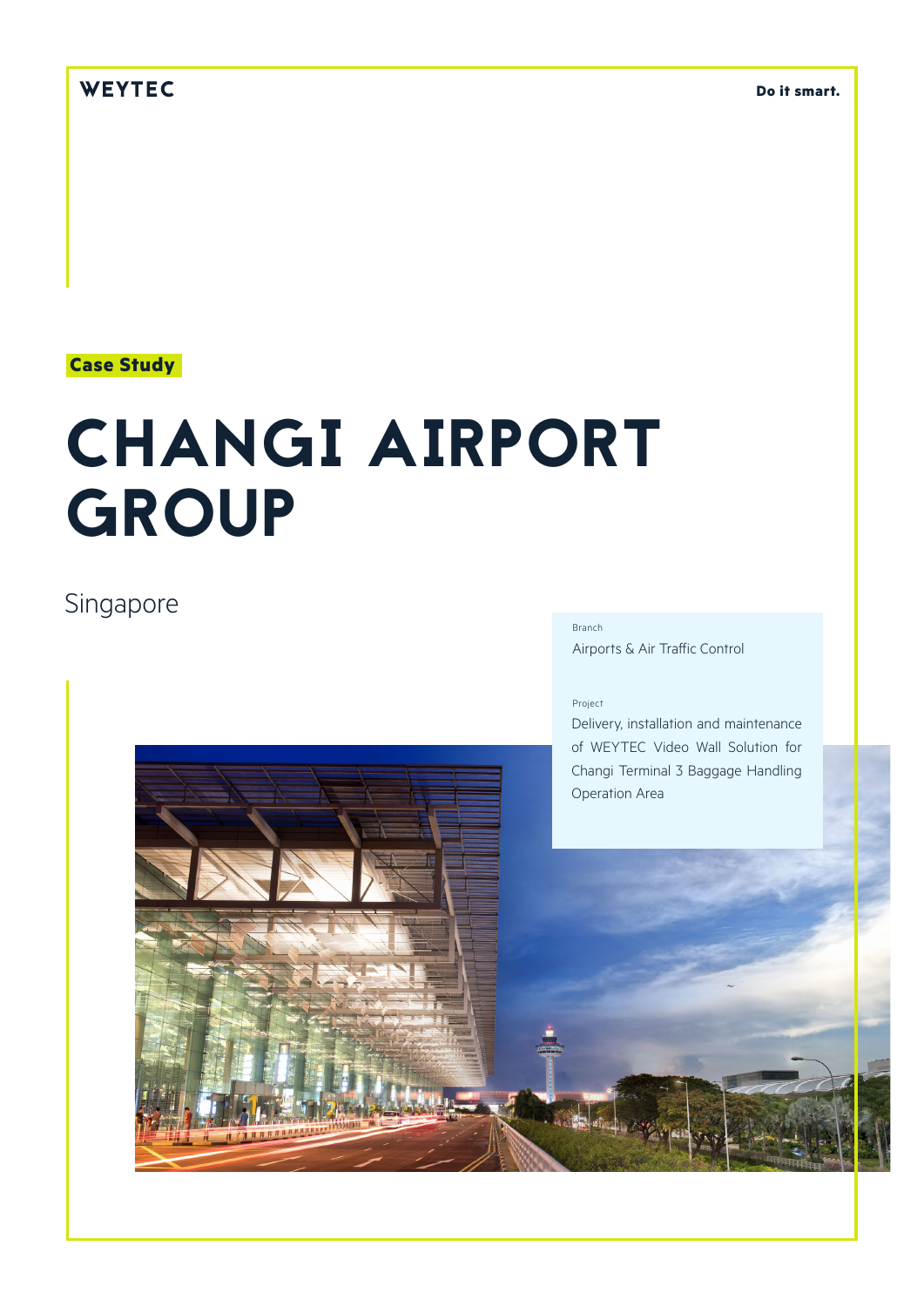#### **Client**

Changi Airport Group (Singapore) Pte Ltd (CAG) was formed on 16 June 2009. As the company managing Changi Airport, the world's most awarded airport, CAG undertakes key functions focusing on airport operations and management, air hub development, commercial activities and airport emergency services.

Over the past three decades, CAG has successfully established Changi Airport as the world's 'Best Airport'. With more than 530 awards and accolades under its belt, Changi has come a long way since its humble beginnings in 1981, when Terminal 1 first opened.

The sixth busiest international airport today, Changi Airport is a major air hub in Asia. It handles over 55.4 million passenger movements per year. Presently, Changi Airport serves more than 100 airlines flying to over

330 cities in about 80 countries and territories worldwide. A flight takes off or lands at Changi Airport roughly once every 90 seconds.

#### **Challenge**

When the Changi Airport Group issued their tender in late 2014, technology, price and ongoing support were the three main decision criteria. The goal was to replace four existing Barco video wall cubes and the controller with state-of-theart equipment suitable for 24/7 operations. The new system needed to be compatible with most commercial televisions on a plug and play basis so that the signals can be directly output from PCs without the need of any servers. Pricing was also key.

In competition with five other system integrators, WEY Technology was awarded the video wall project in January 2015, and completed the system deployment only six weeks later in March 2015.

#### **Facts & Figures**

WEYTEC Video Wall Solution

- 2x2 47'' LG LED screens
- Full HD Native Resolution
- Bezel-to-Bezel Width: 4.9 mm
- 4 Sources DVI WEYTEC Video Controller
- 8 WEY Active Video Splitters

#### **Solution**

The new video wall solution from WEYTEC consists of 4 (2x2 format) Full HD 47" LED screens with a bezel-to-bezel width of only 4.9mm. The video wall now supports matrix mode whereby the output of any individual PC or workstation can be projected onto any one of the screens, or onto all four screens as a whole single image.

In the event of an emergency, the situation overview is immediately projected onto the video wall, guaranteeing that everyone sees the same scenario. The new solution also provides extremely high system dependability in accordance with CAG's emphasis on reliability and security.